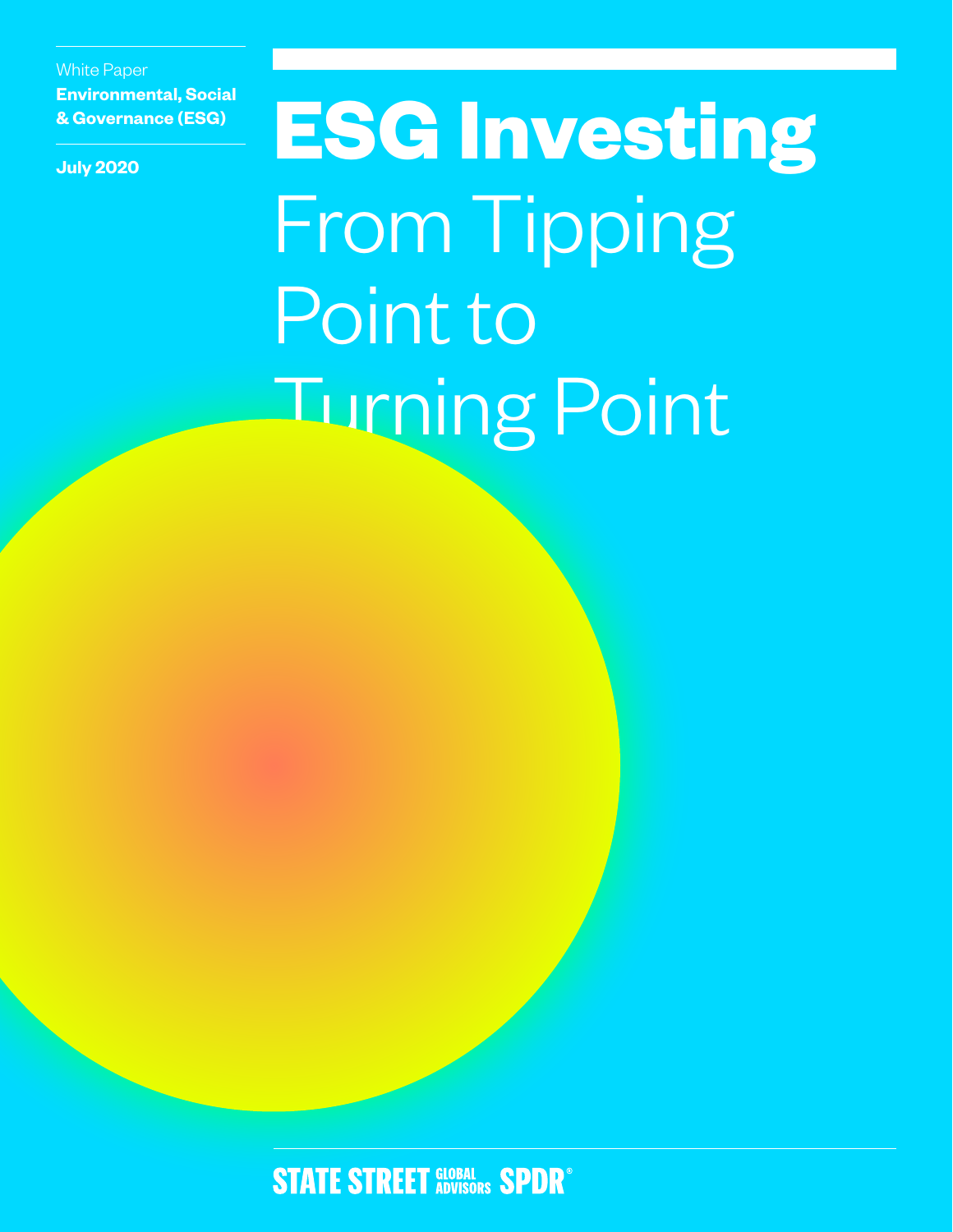| <b>Contents</b> | 04 | <b>The ESG Superhighway</b> |
|-----------------|----|-----------------------------|
|                 |    |                             |

| 06 | <b>The 3 Trends Driving ESG</b>              |
|----|----------------------------------------------|
| 06 | Trend 1: The Great Reset in a Turbulent 2020 |
| 08 | Trend 2: Investors Reshaping the             |
|    | Investment Industry                          |
| 12 | Trend 3: Boomers Preparing to Transfer       |
|    | Wealth to Their Children                     |
| 14 | <b>Time to Act: Consider SPDR Solutions</b>  |
| 15 | <b>Asset Stewardship</b>                     |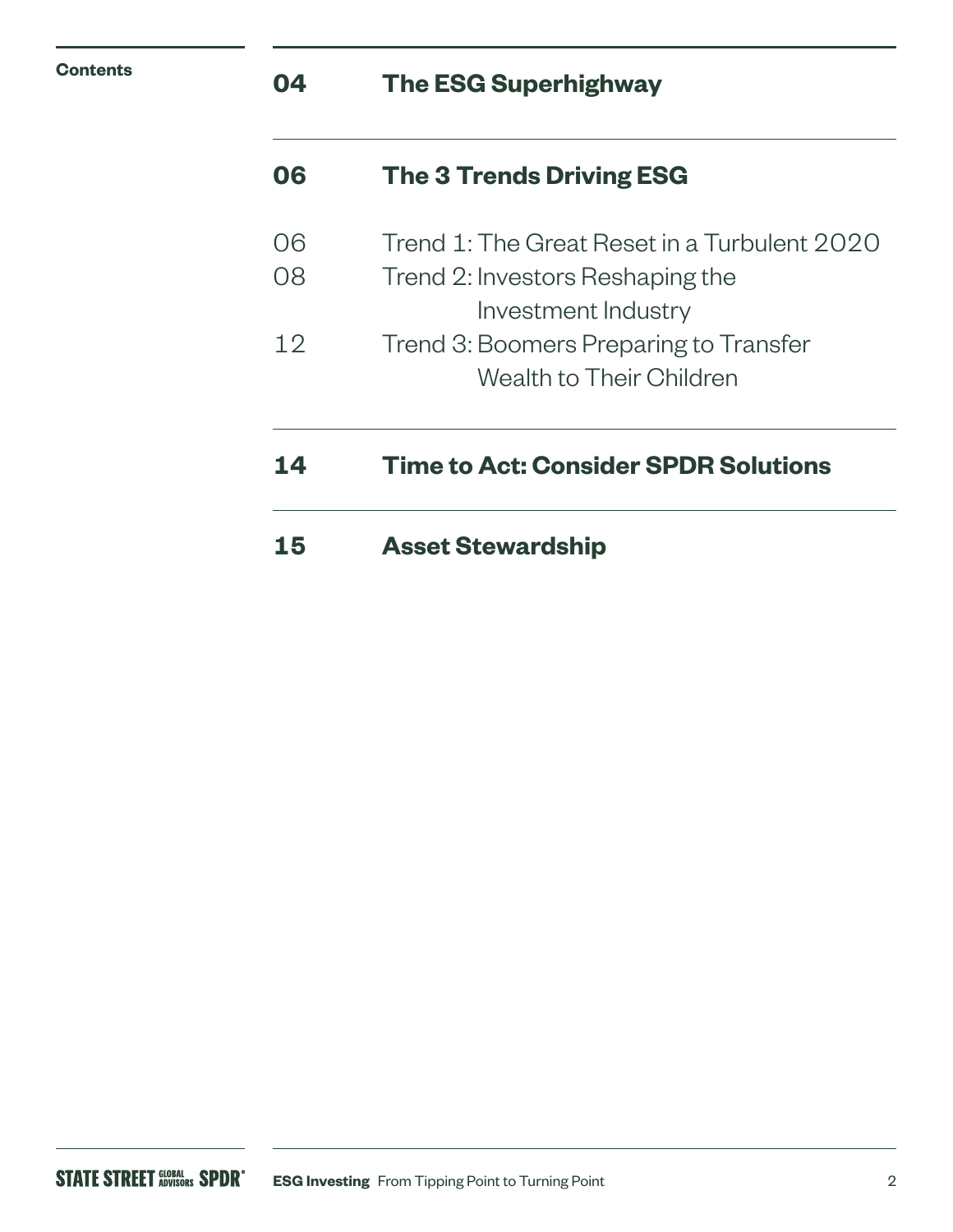Over the past decade, investors have been inundated with environmental, social and governance (ESG) funds — along with promises of feel-good outcomes and better investment performance. However, wide-ranging ESG definitions, debates about terminology and data, and an explosion in investment choices have created more confusion than conviction.

With the exception of a few passionate proponents, ESG investing has been met largely with indifference. Without a compelling reason to act, ESG has been easy to ignore. That is, until now.

The COVID-19 pandemic has exposed some very real health, social, financial and political inequities around the world. From the quiet of quarantine to the passionate protests against police brutality and racism, focusing on these struggles and injustices has provided us an opportunity to gain greater clarity about the values that are most important to each of us and our families. Strangely, despite the division emphasized by many media reports, for so many of us, the early challenges of this decade have resulted in greater resolve to work together to do better — for everyone.

As with every major turning point in history, there comes a time for less talk and more action. That time is now. We can't quite imagine what's coming. We just know it's time. We can feel it. Crisis has sparked a collective demand for change.

Although the ESG tide has been rising for decades, ESG investing has now reached a critical inflection point. Suddenly, many investors' lingering reservations about ESG investments performance, data and analytics, cost, and choice — seem to have been resolved.

With a greater emphasis on living according to their values, investors are increasingly ready to take a stand with their investment choices. We believe it is time for ESG investing to move from a check-the-box component of investment portfolios to a must-have ingredient in every portfolio.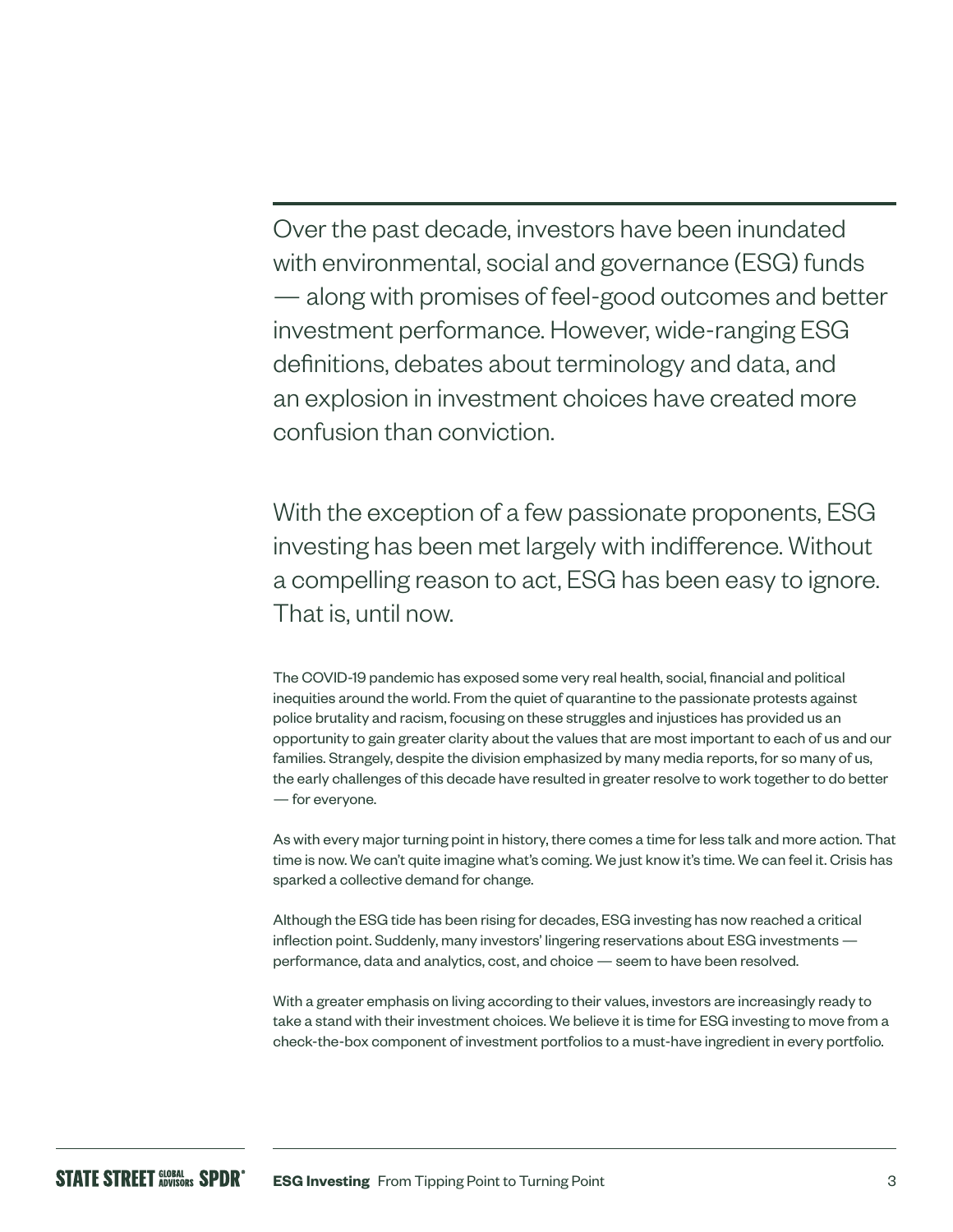# The ESG Superhighway

ESG tends to land in the spotlight during extreme events, such as the 2019 heat wave in Europe, wildfires in Australia and California — and now, the global pandemic.

Beyond the headlines, however, interest in ESG has been growing steadily for some time. Illustrating this greater awareness of ESG issues, the number of signatories to the United Nationssupported Principles for Responsible Investment (PRI) — the principal framework for investors committed to integrating ESG issues into their decision-making — has been increasing, and stood at more than 3,000 as of March 31, 2020. Led by European-based institutional investors, assets under management (AUM) of these PRI signatories has grown from less than \$6 trillion at PRI's launch in 2006 to \$103.4 trillion through the first quarter of 2020.



Figure 1 **Steady PRI Growth Spiked in 2019 and Q1 2020**



- Asset Owners' AUM (US\$ trillion) Number of
- Asset Owners
- **Number of Signatories**

Source: Principles for Responsible Investment, as of March 31, 2020.

Of course, because this consideration of ESG issues is voluntary, AUM can be reclassified as ESG without any changes being made in how assets are invested. However, particularly with the number of signatories increasing by 28% in the first quarter of 2020, after a 20% increase for 2019, PRI's steady growth supports the view that many asset owners and investment firms are placing greater emphasis on ESG issues.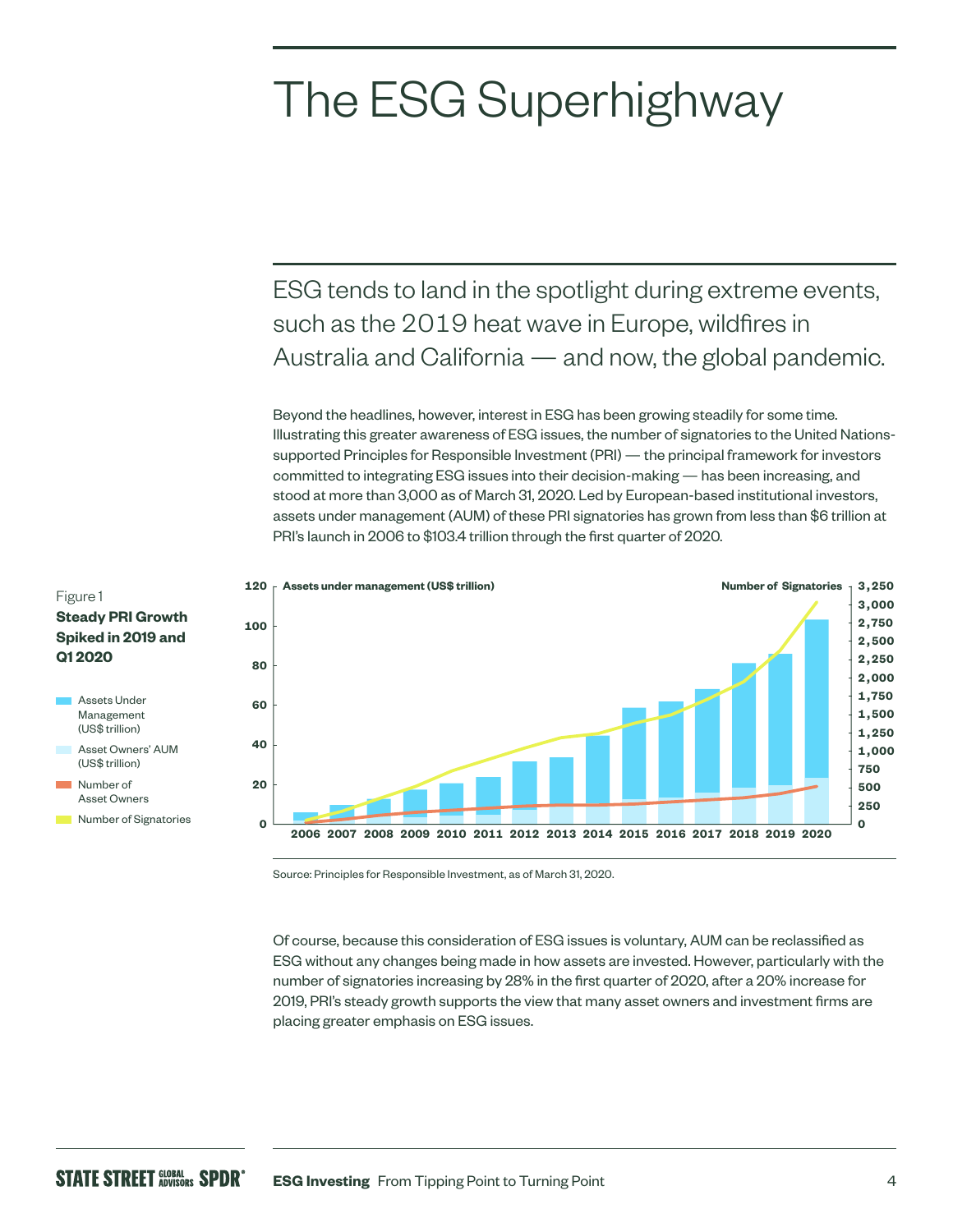ESG has also been on the agendas of international policymakers and institutional investors for decades. And countries all around the world are developing frameworks for action. As reported in the CFA Institute's "ESG and Responsible Institutional Investing Around the World," authored by Pedro Matos, the EU's ambitious regulatory agenda is backed by strong political support for a transition to a low-carbon economy. The European Commission's "Action Plan: Financing Sustainable Growth" includes initiatives aimed at reorienting private capital toward sustainable projects in order to meet the 2030 targets of the Paris Agreement.

In the US, the regulatory environment regarding pension plans reflects the nation's current partisan divide, with debate raging on whether fiduciary duties of loyalty and prudence should include the consideration of ESG factors. China issued the "Guidelines for Establishing the Green Financial System" in August 2016.<sup>1</sup> Japan has promoted voluntary adoption of ESG disclosure practices, focusing on the governance component as a way to identify good domestic companies. And in Australia, the Australian Council of Superannuation Investors has developed two proposals around regulation, calling for the acknowledgement of ESG considerations and strengthening investment stewardship by making it more consistent.<sup>2</sup>

As Matos observes, "Given how the world has globalized, Europe's more ambitious regulatory efforts (in terms of product labeling, corporate disclosure, and taxonomy) will likely affect investment managers in other regions and be the biggest driver of the growth of sustainable investment."

Individual investors' collective call for change is expected to accelerate that trend. In fact, investors' current passion for ESG could unite governments and their people, laying the foundation for even greater social change.

In turn, we believe that will be supported by three powerful trends that we expect will drive a nearly eightfold increase in global ESG ETF and index mutual fund assets — from \$170 billion as of May 31, 2020 to more than \$1.3 trillion by 2030.<sup>3</sup>



Source: Morningstar, State Street Global Advisors, May 31, 2020.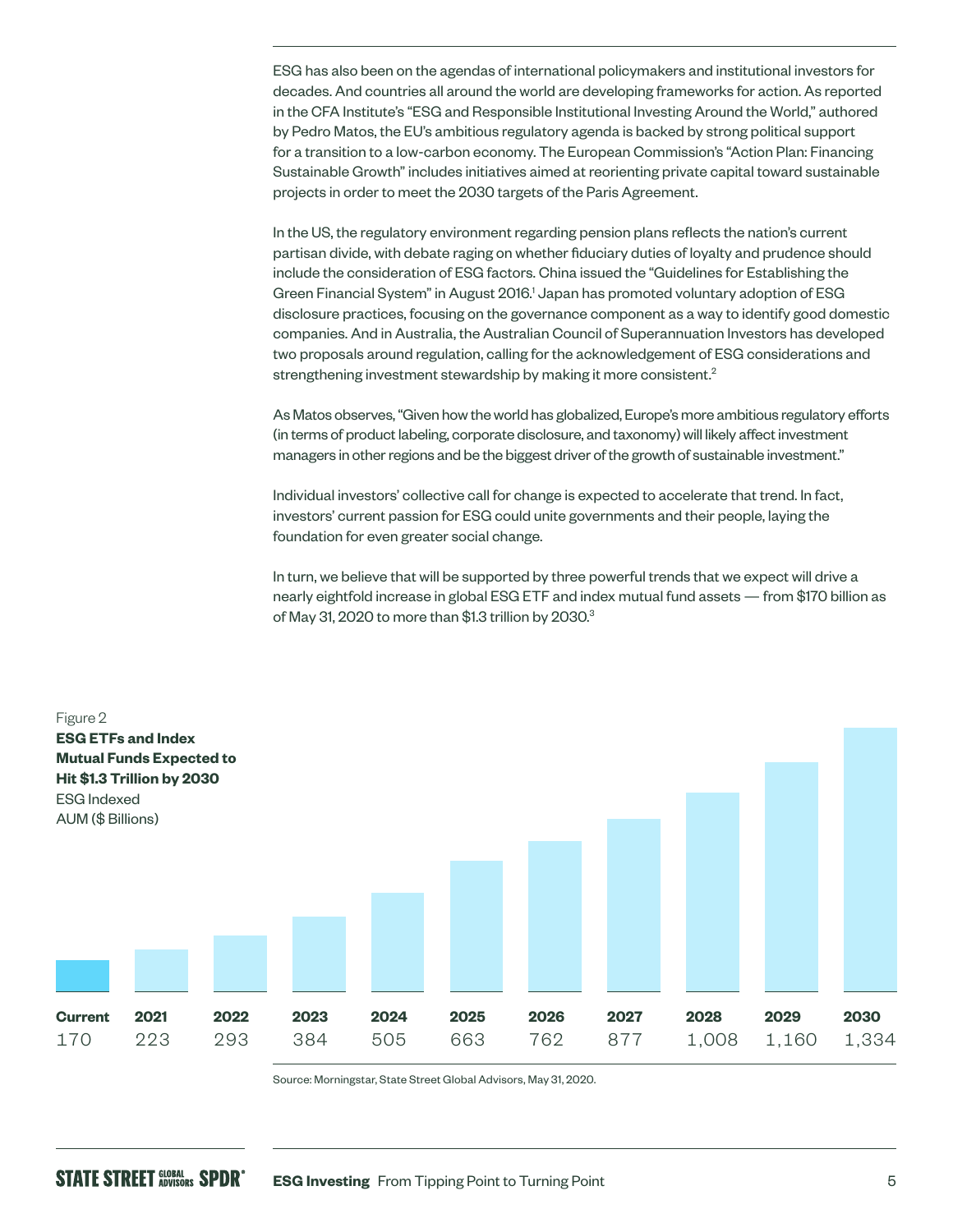# The 3 Trends Driving ESG

1

**The Great Reset in a Turbulent 2020** As much as we feel like we are on the verge of real and necessary change, it's important to acknowledge that we've been here many times before — and lost the opportunity to address environmental, social and governance challenges.

In fact, in a strange twist of fate, it was the extraordinary policy responses to another crisis that laid the foundation for today's turmoil. Massive fiscal and monetary policies implemented in the aftermath of the global financial crisis rewarded holders of financial assets but did precious little for the broader economy. So, while capital markets rallied and the modest economic expansion endured for more than a decade, beneath the surface, the ESG challenges festered — paving the way for the divisive, populist politics that define the current era. All that was needed to fuel the flames was a spark. And in early 2020, COVID-19 and its chain reactions provided that spark.

As of June 30, according to the Johns Hopkins Coronavirus Resource Center, there have been 10 million confirmed COVID-19 cases globally, with more than 500,000 deaths. In addition to the human tragedy, COVID-19 has had severe negative impacts on the economy, corporate profits and the labor market.

However, the pandemic's most gut-wrenching consequence is that the health, social and financial struggles it has created are not shared equally. The people least able to combat the negative impacts of the virus are the ones shouldering the biggest burdens. Addressing the response of the Federal Reserve (Fed) to the pandemic in a mid-May *60 Minutes* interview, Fed Chairman Jay Powell observed, "The people who're getting hurt the worst are the most recently hired, the lowest-paid people. It's women, to an extraordinary extent. We're actually releasing a report tomorrow that shows that, of the people who were working in February who were making less than \$40,000 per year, almost 40% have lost their jobs in the last month or so. Extraordinary statistic. So that's who's really bearing the brunt of this."

The COVID-19 pandemic and its aftershocks have put a spotlight on important ESG issues, such as income inequality, diversity and inclusion, social injustice, employee welfare and climate change. Burying our heads in the sand, hoping that it all just goes away or that somebody else will deal with these issues is no longer an option. Many investors have also concluded that they can no longer look the other way and are ready to address these ESG issues in their portfolios.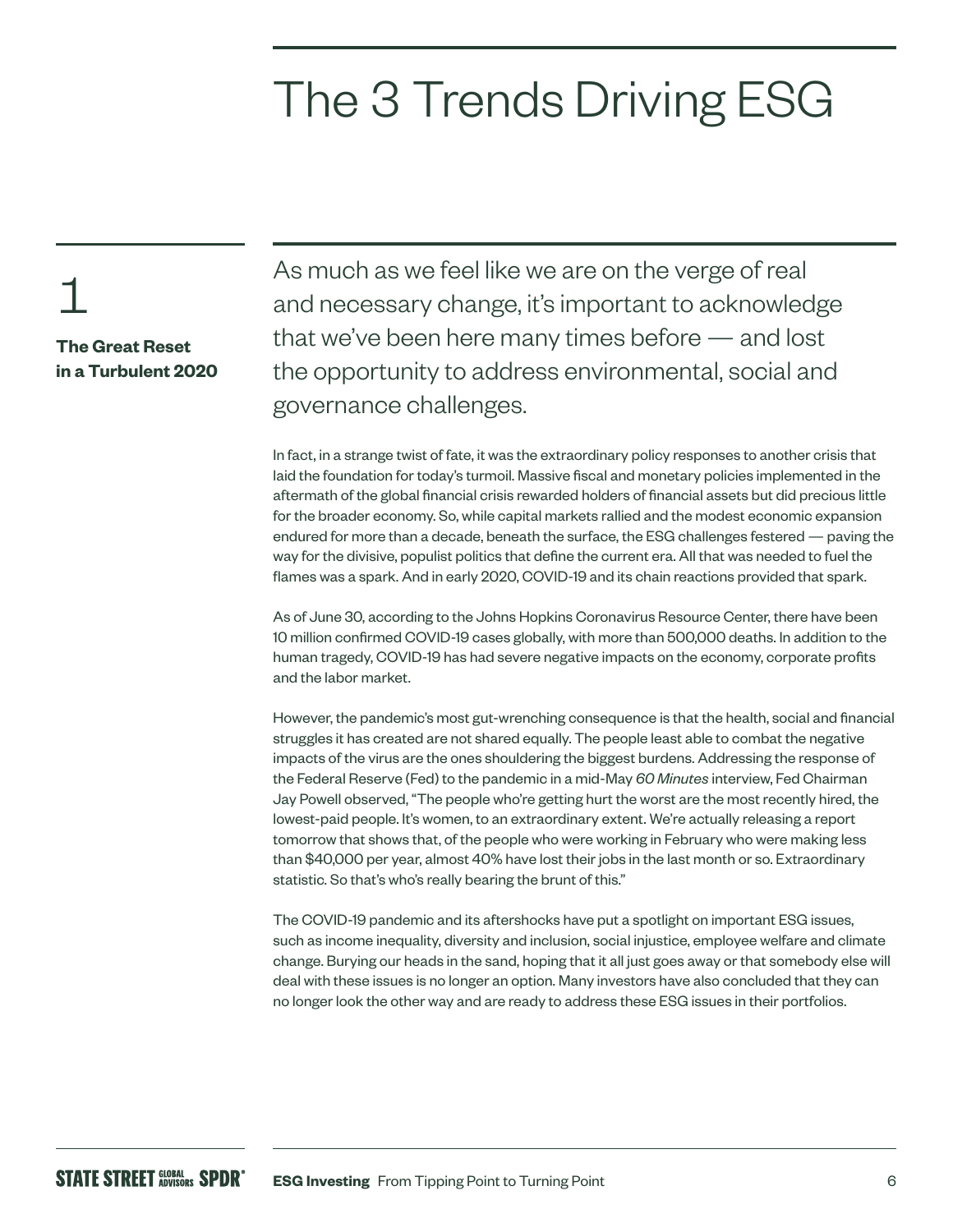At the same time, the crisis has underscored how nonfinancial ESG factors can impact longterm valuation, leading to a more complete application of ESG. That is, while ESG's "E" has been a readily understood and acted-upon element of ESG, the pandemic has pulled the more vague "S" and "G" attributes into sharper focus. Factors such as a company's contingency planning and work environment, as well as how they treat their customers and communities, are now top-ofmind for many investors. While climate change dominated many annual shareholder meetings last year, the COVID-19 pandemic will likely mean greater emphasis on the treatment of employees and the behavior of corporate boards.

With greater attention from investors, we believe that these ESG issues will differentiate companies to a much greater extent than they have in the past. And there will be winners and losers, in our opinion, based on environmental and labor standards and governance practices in addition to corporate balance sheets.

At the very least, in our view, the more complete personal embrace of ESG resulting from the pandemic will move ESG investing away from simply complying with a government mandate.

**The 2010s were all about laying the groundwork for ESG investing through education and government regulation. We expect the 2020s will be about renewed commitment and putting ESG investing into action.**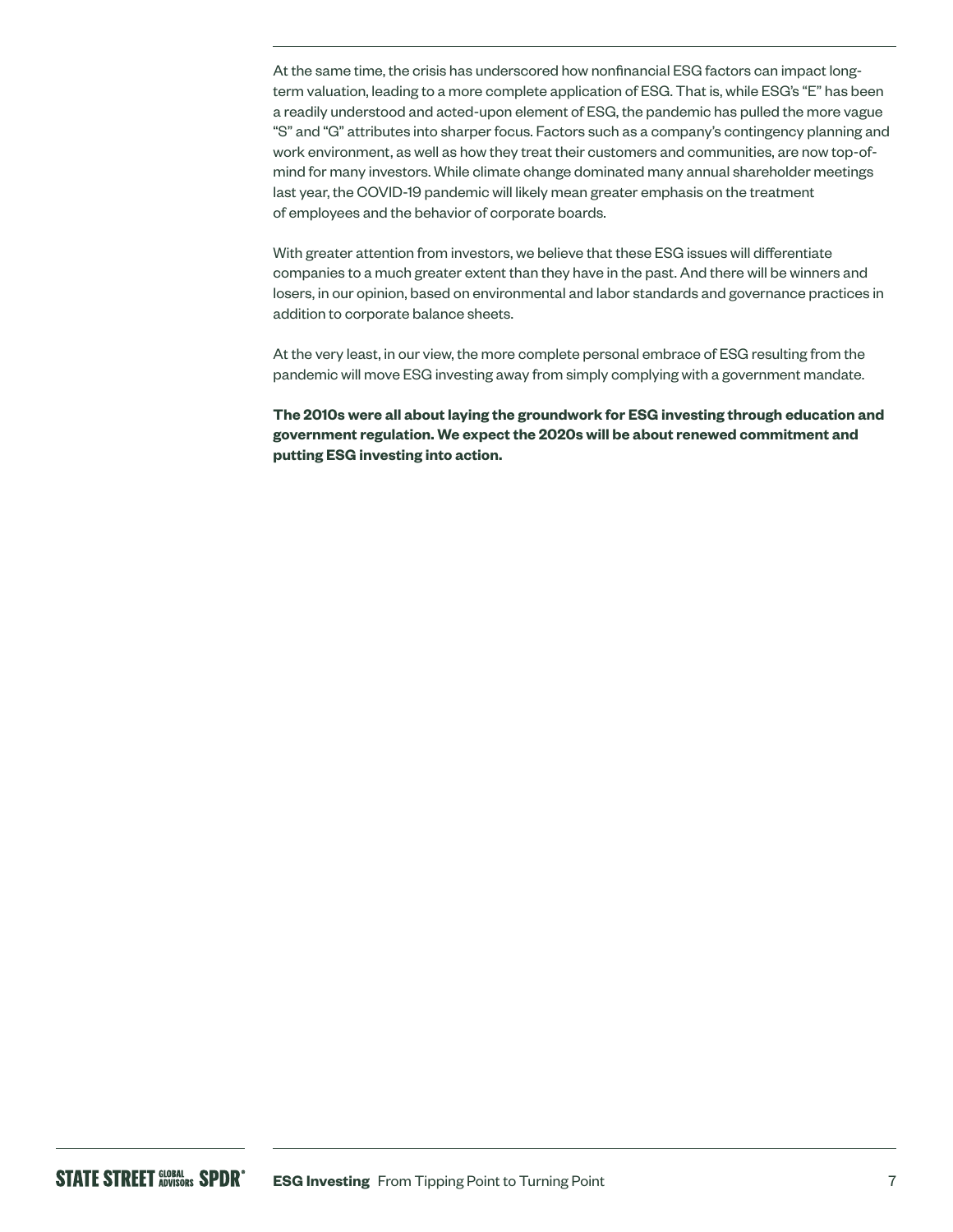2

# **Investors Reshaping the Investment Industry**

In the past decade, investor appetite for indexing and transparent rules-based factor investment strategies at an affordable cost with greater tax efficiency has permanently changed the investment landscape.

Investors are demanding even more choices when it comes to their investments. Not surprisingly, exchange traded funds (ETFs) and index mutual funds have been the primary beneficiaries of this massive industry transformation.

However, until recently, investor adoption of ESG ETFs and index mutual funds has been, at best, uneven. Despite compound annual growth rates (CAGR) of more than 30%, ESG ETFs make up a fraction of the industry's more than \$6 trillion in assets under management globally. But the COVID-19 pandemic may be changing investor attitudes toward ESG investing.

In fact, according to Morningstar, during the first quarter of 2020, ESG funds attracted record inflows. Globally, ESG funds saw inflows of \$45.7 billion, while the broader fund universe had an outflow of \$384.7 billion as markets plunged in response to the pandemic.<sup>4</sup>



Source: Data from Bloomberg Finance L.P., as of 03/31/2020, calculations by SPDR Americas Research as of 06/15/2020.

In the US, ESG funds saw a record \$14.4 billion of inflows through June 30, more than the \$9.1 billion pumped into sustainable funds in 2019.5 Remarkably, inflows have been relatively constant throughout the COVID-19 crisis, even with flows into broad-based equity ETFs turning negative for some of the period. Interestingly, ESG fixed income ETF flows remain inconsequential, presenting a further opportunity in the category as fixed income ETFs continue to grow.6

In the first six months of this year, European-domiciled ESG ETFs enjoyed net inflows of \$14.2 billion.7 Momentum for ESG ETFs is also building in Australia, where AUM surged almost fourfold  $-$  from AU\$554.1 million in 2017 to AU\$2.2 billion in 2019.<sup>8</sup>

# Figure 3 **ESG Funds Flows Spiked in the US in Q1 2020**

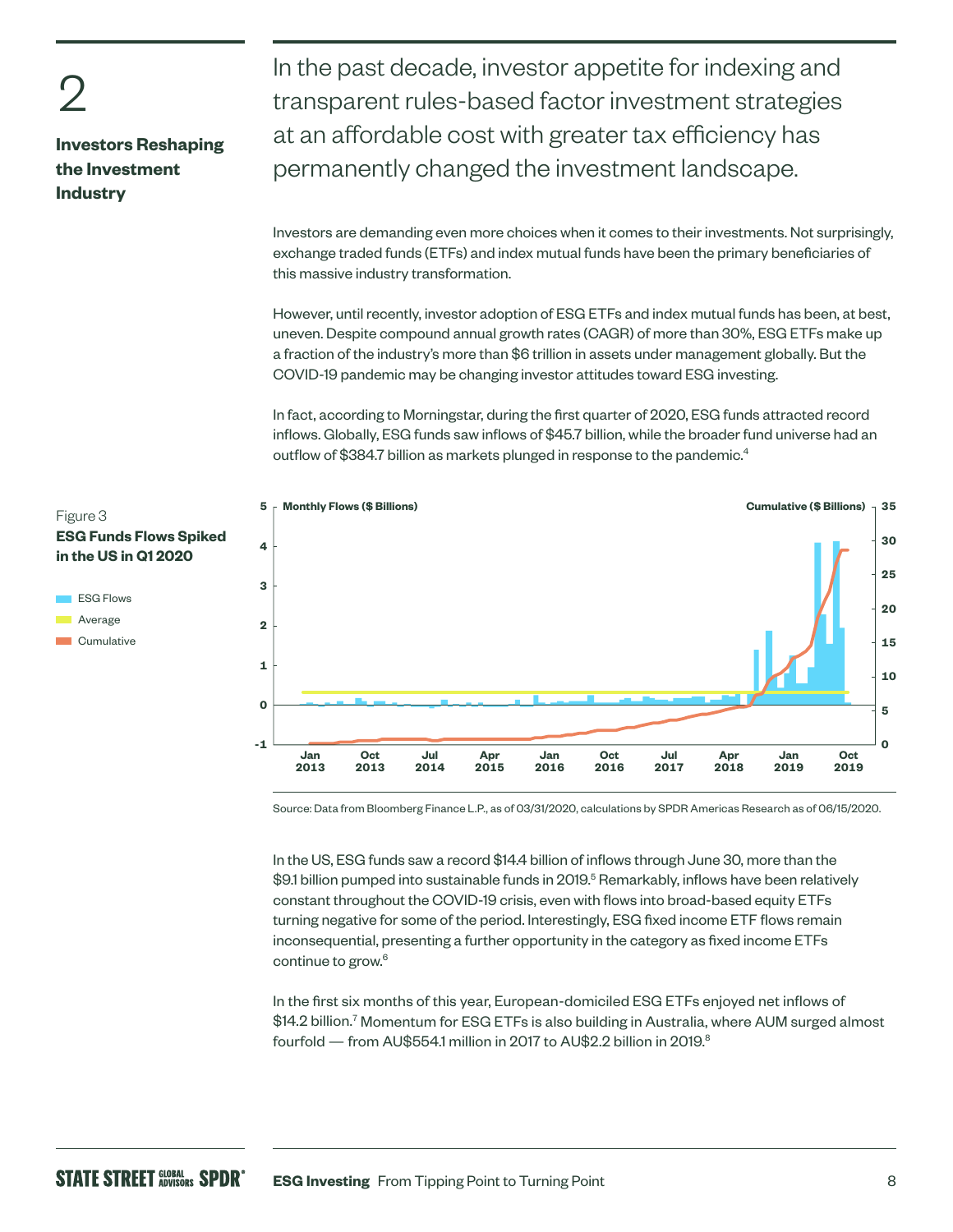The pandemic environment continues to help investors overcome the traditional obstacles to ESG investing performance, data and analytics, cost, and choice.

This transformation is helping investors to:

# **Incorporate ESG Factors for Sustainable Performance**

Although you might expect companies with stronger governance, risk management practices and labor standards to outperform, we believe many investors wrongly associate ESG issues with negative effects. That is, they hold that incorporating ESG data, especially in the "best-in-class" space (where companies with better ESG ratings are systematically overweighted), negatively impacts a portfolio's performance. However, a recent Morningstar study concludes that there is "no evidence that investors need to sacrifice returns when they invest in good ESG companies globally compared with bad ESG stocks."9

Moreover, studies have identified a positive link between ESG integration and measures of corporate performance. In fact, in a well-known meta-study of over 2,000 academic studies, 90% showed a non-negative relationship between the incorporation of ESG factors and corporate financial performance, and 63% identified a positive link.10

Some investors also have expressed concerns that ESG investments would result in subpar performance or would risk sizable deviations from benchmark returns — so-called tracking error — a particular concern for investors expecting index-like returns. So far, those fears have proven to be unfounded.<sup>11</sup>

Additionally, ESG has been characterized by some as a luxury investors could afford in a bull market, but a choice that might be too costly in a downturn. However, in a recent analysis of selected ETFs and mutual funds, S&P Global Market Intelligence analyzed the performance of 17 ESG ETFs and mutual funds with more than \$250 million in AUM. For the year-to-date period through May 15, 2020, 83% of them outperformed the S&P 500.<sup>12</sup>

Morningstar's "ESG Indexes Protect on the Downside" concluded that 72% of Morningstar equity indexes that incorporate ESG screens lost less than the market during down periods for the five years through the end of 2019. A follow-up study after the Q1 2020 selloff found that 51 of Morningstar's 57 ESG-screened indexes, or 89%, outperformed their broad market equivalents in the first quarter of 2020.<sup>13</sup>

**These studies suggest that portfolios with ESG integration may provide downside protection when markets are struggling, underscoring ESG's potential role as a long-term investment.**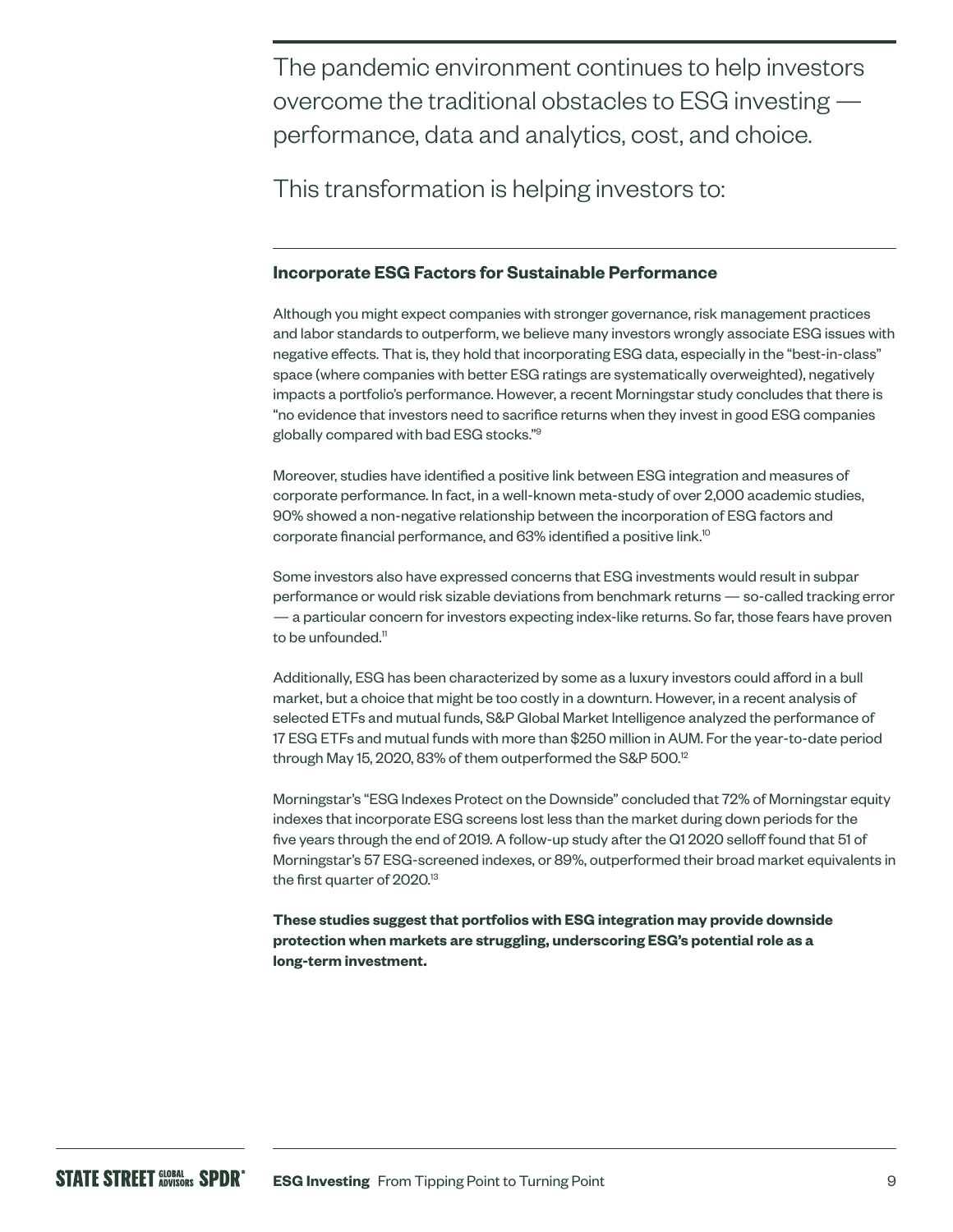### **Rely on Better Data to Make Better Decisions**

As ESG investing has slowly garnered greater interest from investors over the past decade, there has been a surge in data and analytics providers, all claiming to have the secret sauce to ESG investing success. This data overload has investors confused and struggling to determine which ESG factors have a material impact on a company's financial performance.

In surveys, institutional investors consistently report that inconsistent ESG data across providers and the unavailability of data in some areas of the market hinder their adoption of ESG. As institutions continue to work to integrate ESG analysis into the investment process and simultaneously manage a host of new reporting requirements, the importance of reliable data will only increase.

Thankfully, investment managers have identified and partnered with several leading-edge ESG data and analytics providers. We believe these partnerships have been significant in improving ESG data and analytics for investors.

State Street is committed to helping investors understand how material ESG issues impact a company's value. While ESG investing is still in its early stages, we are committed to combining our financial data and analytics capabilities with our investment practitioner perspective to create a new generation of ESG solutions.

We've forged partnerships with leading ESG data providers to enhance our investment decisionmaking. In addition, we incorporate our proprietary ESG insights into our investment processes across a wide array of asset classes. We've even leveraged a subset of these data sets to create our own proprietary ESG scoring system. Leveraging the Sustainability Accounting Standards Board (SASB) framework, it measures a company's business operations and governance relative to industry-specific ESG issues likely to affect a company's financial performance.

Our scoring system supports the increasing awareness that material issues vary across sectors and industries. In the financial sector, for example, governance issues (board representation, ethics, lobbying efforts) may weigh more heavily than environmental issues. Whereas in the energy sector, environmental issues are key (climate change, waste management, air quality).

Notably, analysis using SASB's materiality framework found that companies that address material ESG issues and ignore immaterial ones outperform those that address both material and immaterial issues by 4% and outperform companies that address neither by nearly 9%.<sup>14</sup>

For all investors, using ESG to inform better decision-making starts with the right data. To that end, we are working with leading index providers to incorporate ESG data and analytics into flagship indices.

**The increased transparency and improved reporting helps investors to better understand their ESG exposures, take action to achieve their investment goals and monitor progress.**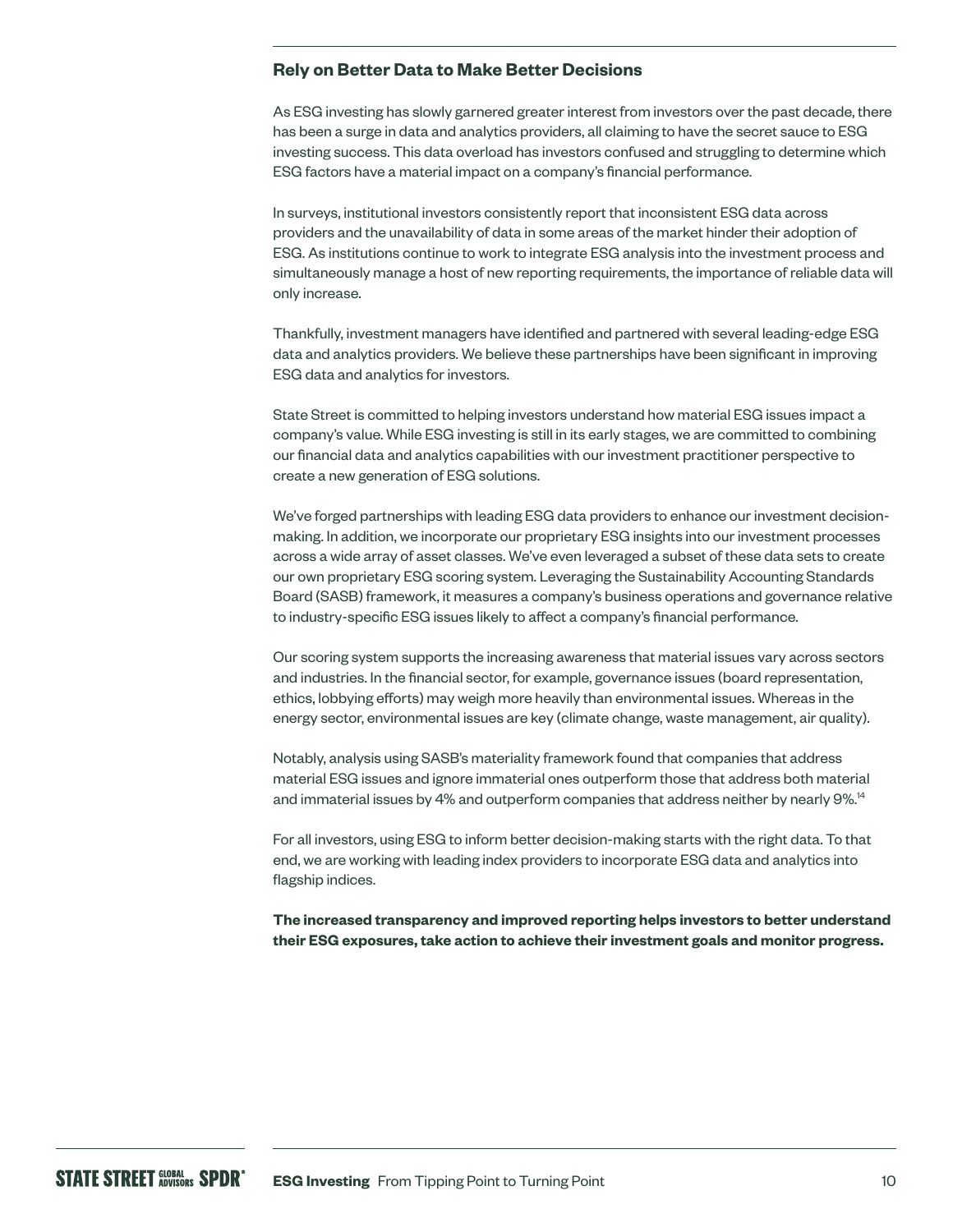# **Gain ESG Exposure with Cost-Effective ETFs**

One of the greatest single benefits of investors' devotion to indexing and transparent rules-based factor investment strategies is that it has significantly reduced costs for all investors. However, depending on the asset class or investment category, there are major differences in cost. As of May 31, assets in the active ESG mutual funds category dwarf the assets in ESG ETFs and index mutual funds by more than three times.<sup>15</sup> We believe that as investors increase their allocations to ESG investments, they will do so through more cost-effective ETFs and index funds.

As an example, the average US actively managed ESG mutual fund has a total cost of 0.86 percentage points per year on an asset-weighted basis, which is more than three times higher than the 0.25 percentage total cost of the average US ESG indexed ETF.<sup>16</sup> As investing's great democratizer, ETFs offer a transparent and low-cost way to invest.

### **And ESG ETFs now make investment strategies that were once available only to the largest investors available to everyone.**

# **Customize Portfolios with ESG Funds**

One of the durable trends reshaping the investment management industry over the past decade has been that investors want more choices. However, as ESG investment choices increase, the behavioral finance "paradox of choice" has resulted in more investor inertia. Now, as the growth in ESG investing is forecasted to skyrocket in the post-pandemic environment, investment managers are flooding the market with new products to meet growing investor demand. But how does launching hundreds of ESG funds, with the hope that a handful will catch fire, serve the ESG investor?

We understand that ESG investing is deeply personal. There is no one-size-fits-all approach. But greater choice isn't always better choice. That's why we thoughtfully work to meet the ESG investment goals of our clients — managing risk, aligning their investments with their values, pursuing sustainable performance. For some investors, simply excluding certain types of investments may be enough. While for many others, a best-in-class or more fully integrated ESG investment solution may be appropriate. Finally, some investors may just want to invest in an ESG theme, like increasing diversity in the corporate boardroom.

### **With a long-standing focus on clients, our experts are crafting ESG ETFs that meet our clients' evolving needs.**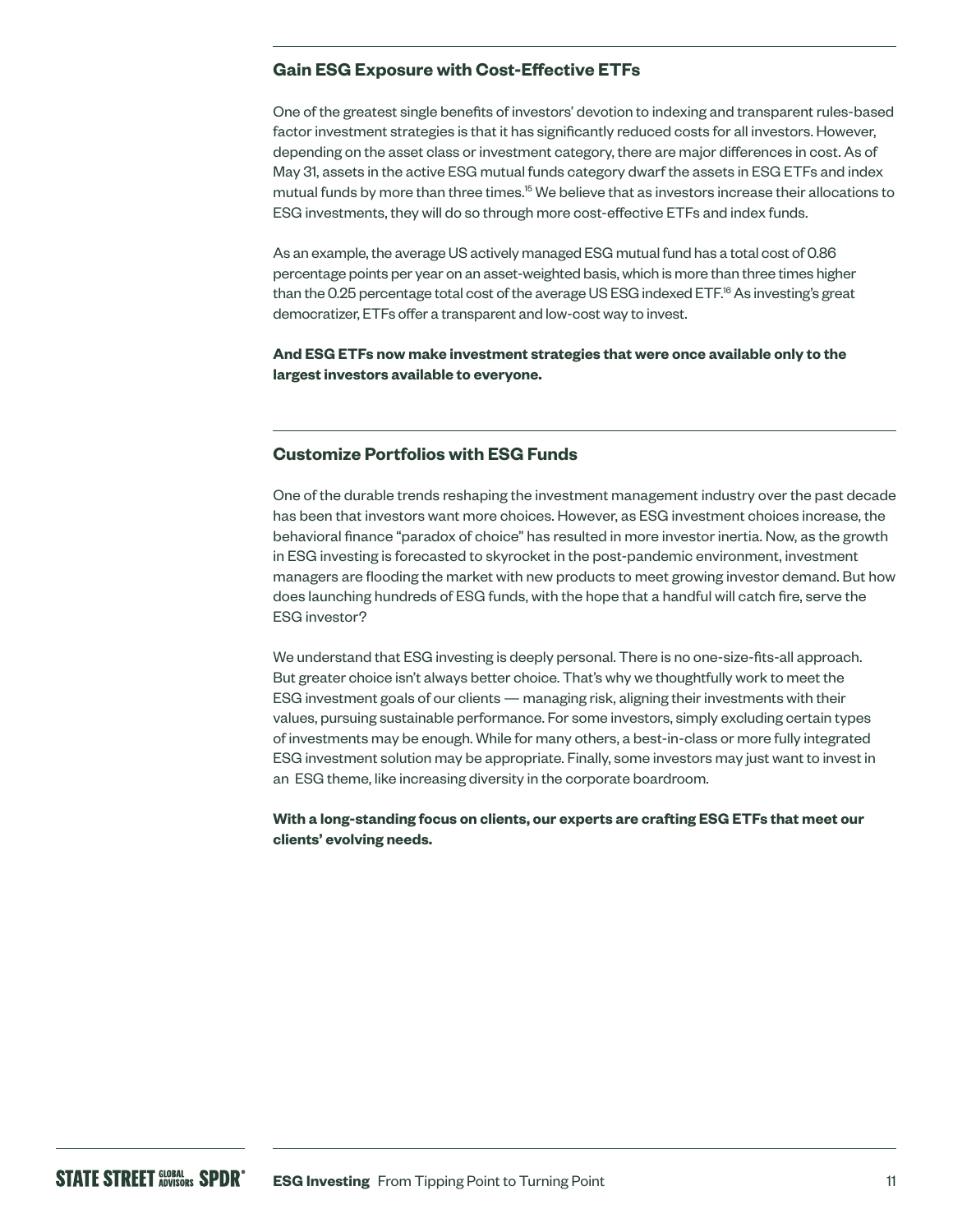3

# **Boomers Preparing to Transfer Wealth to Their Children**

# Here's where the tipping point for ESG becomes a powerful turning point.

We believe that ESG investing's ability to manage risk and create long-term value — so attractive to institutions — also makes ESG a clear choice for individual investors, especially families thinking about legacy planning. In our view, greater use of ESG as a quality factor that can improve portfolios and lead to a better world will have an especially profound impact on society as the greatest intergenerational wealth transfer in history begins.

Wealth-X's "A Generational Shift: Family Wealth Transfer Report 2019" estimates that by 2030, \$15.4 trillion of global wealth will be transferred by individuals with a net worth of \$5 million or more. In North America, \$8.8 trillion will be passed on by 2030, followed by \$3.2 trillion in Europe and \$1.9 trillion in Asia.<sup>17</sup>

In the US, according to Cerulli Associates, Baby Boomers will pass nearly \$48 trillion in assets to their heirs and charities over the next 25 years. When we include assets from Generation X those born between 1965-1980 — Cerulli suggests that \$68.4 trillion will be transferred by US households over the next quarter century.<sup>18</sup>

Here, too, the global pandemic has highlighted an opportunity for investors. Many Boomers — folks born between 1946–1964 — were shocked to find themselves in COVID-19's "at-risk" group. Boomers still view themselves as much too young to be lumped into that category for old people. But the oldest Boomers are now approaching age 75. And by the end of this decade, the youngest of them will be turning 65, retirement age.

During the pandemic, stay-at-home orders around the world combined with the economic pain unleashed by COVID-19 have resulted in more forced family togetherness. Sadly, many younger adults have lost their jobs and abandoned urban city centers to return home to the perceived safer suburbs of their youth. Not to mention college and high school students unexpectedly stuck at home with dear old mom and dad. By some estimates, more than 35% of adults between the ages of 18 and 35 are living with their parents.

With the human tragedy of the COVID-19 pandemic unfolding and the increasing focus on the need to address systematic racism, Boomer parents and their stuck-at-home children are having real conversations about personal values. This growing dialogue between parents and their children has naturally flowed into discussions about estate planning, planned giving and family philanthropy as a means to enact real societal changes. In our view, there has never been a greater sense of urgency to act than there is right now.

We think of ESG investing as a bridge between Boomers — who are desperately trying to hold on to their youthful dreams of making the world a better place — and their children who want to ensure that their actions, including their investments, are aligned with their values. Ultimately, this may create a powerful joint vision for the family's legacy.

We expect the enormous transfer in wealth from Boomers to their children has the potential to fuel incredible growth in ESG investing over the next decade.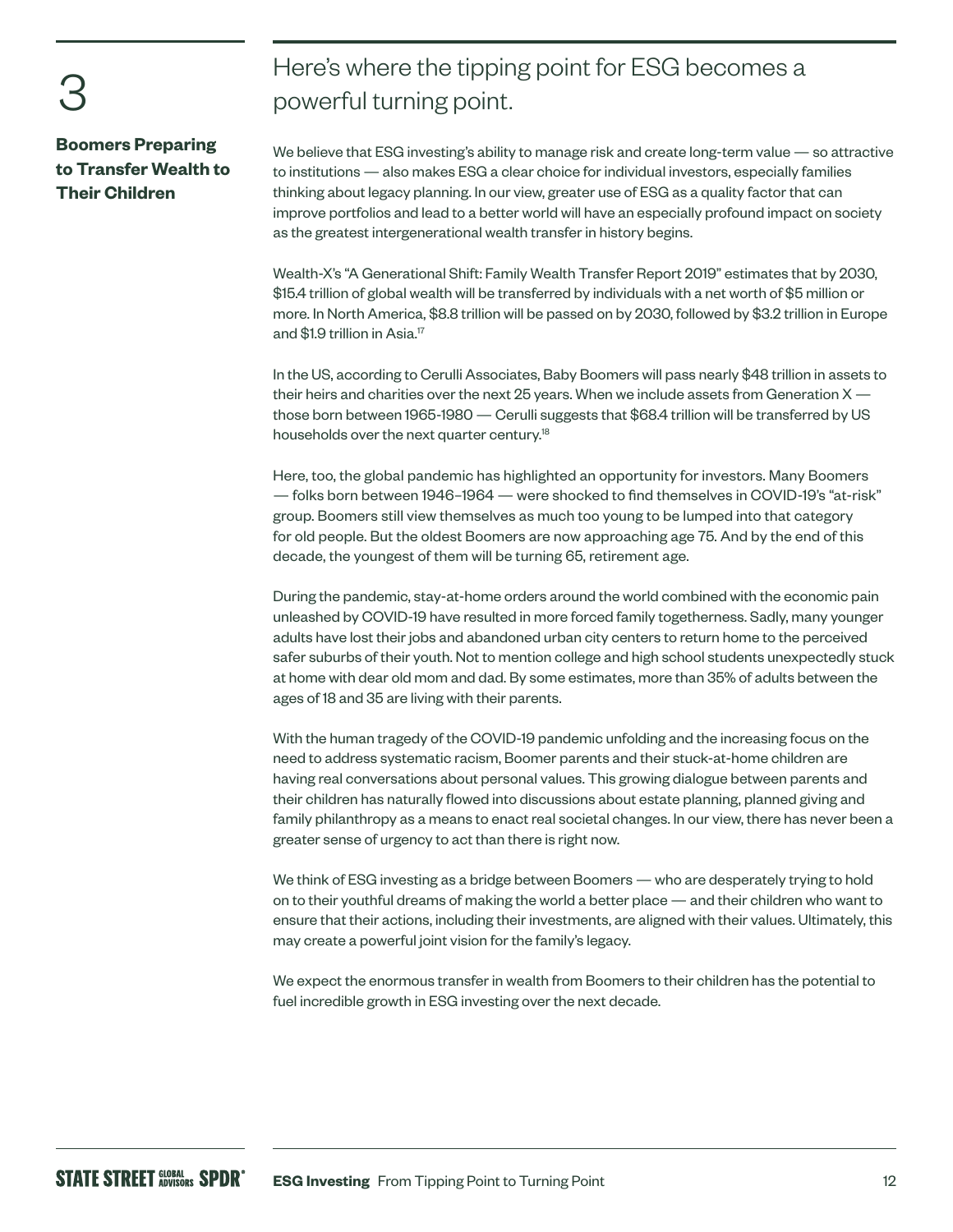Studies show that many Millennials — people born between 1981–1996 — understand the benefits of ESG investing. Eighty-seven percent of high net-worth Millennials consider a company's ESG track record an important consideration in their decision about whether to invest.19 Another study found that 90% of Millennials want to tailor their investments to their values.20 And State Street Global Advisors' own 2019 wealth management survey found that 75% of Millennials indicate it is important that their financial advisor assist them with ESG investing.<sup>21</sup>

We believe that as the transfer of wealth occurs, ESG investing will soon be in the mainstream of every investment portfolio. And, in our view, that change will reverberate and be magnified through increased government regulation and institutional investments.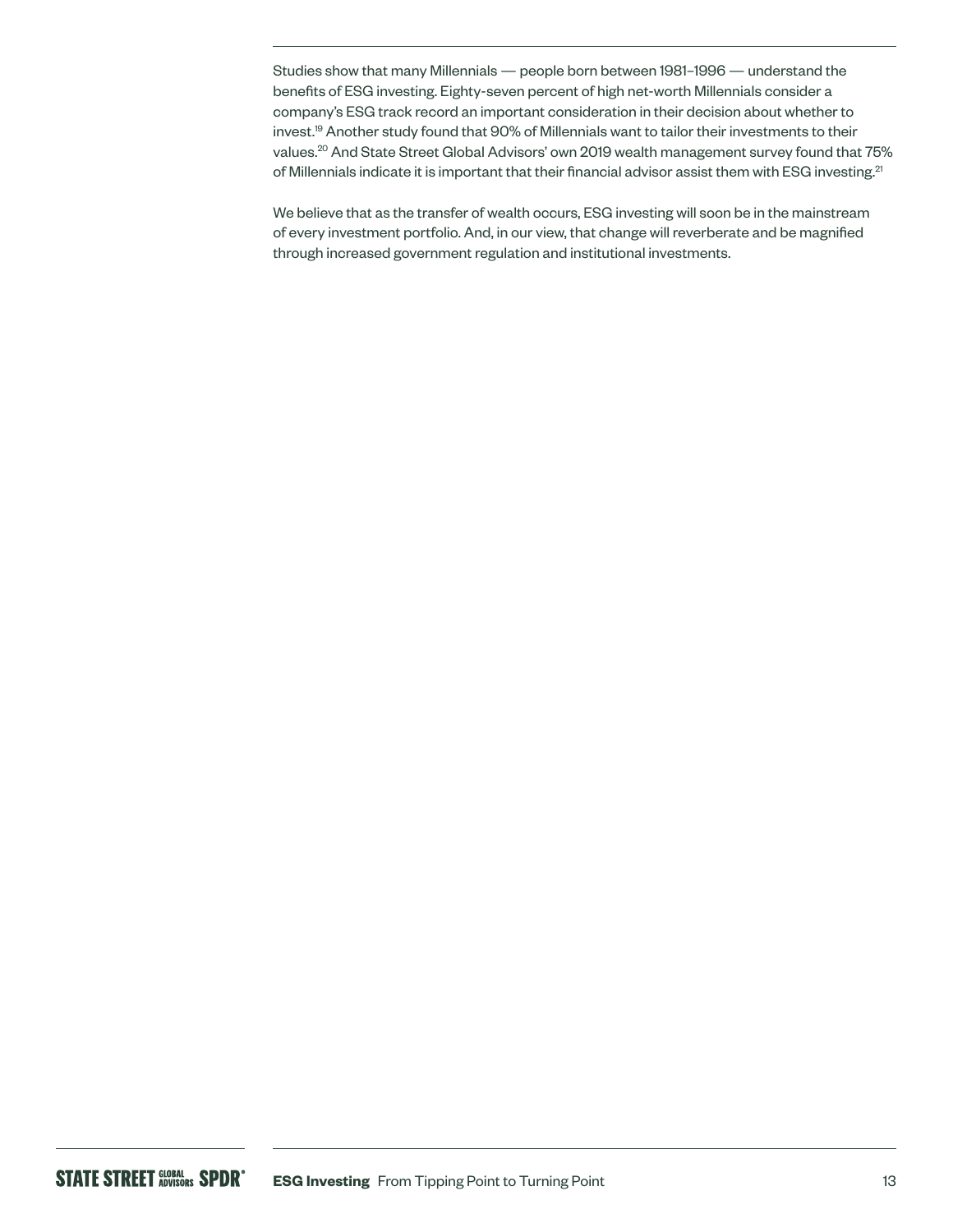# **Time to Act** Consider SPDR Solutions

Whether you want to manage risk, express your values, or pursue sustainable performance, ESG investing has the potential to improve your decision-making and support your desire to move society forward.

# **Choose Your Path with SPDR's ESG Solutions**

For more than 35 years, investors have used our ESG strategies as benchmark replacements, unique satellite exposures and model building blocks.



# **We're Committed to Meeting Investors' Needs**

We'll continue to advance ESG data and analytics to design the next generation of ESG funds and use our voice and vote to encourage portfolio companies to act on material ESG issues.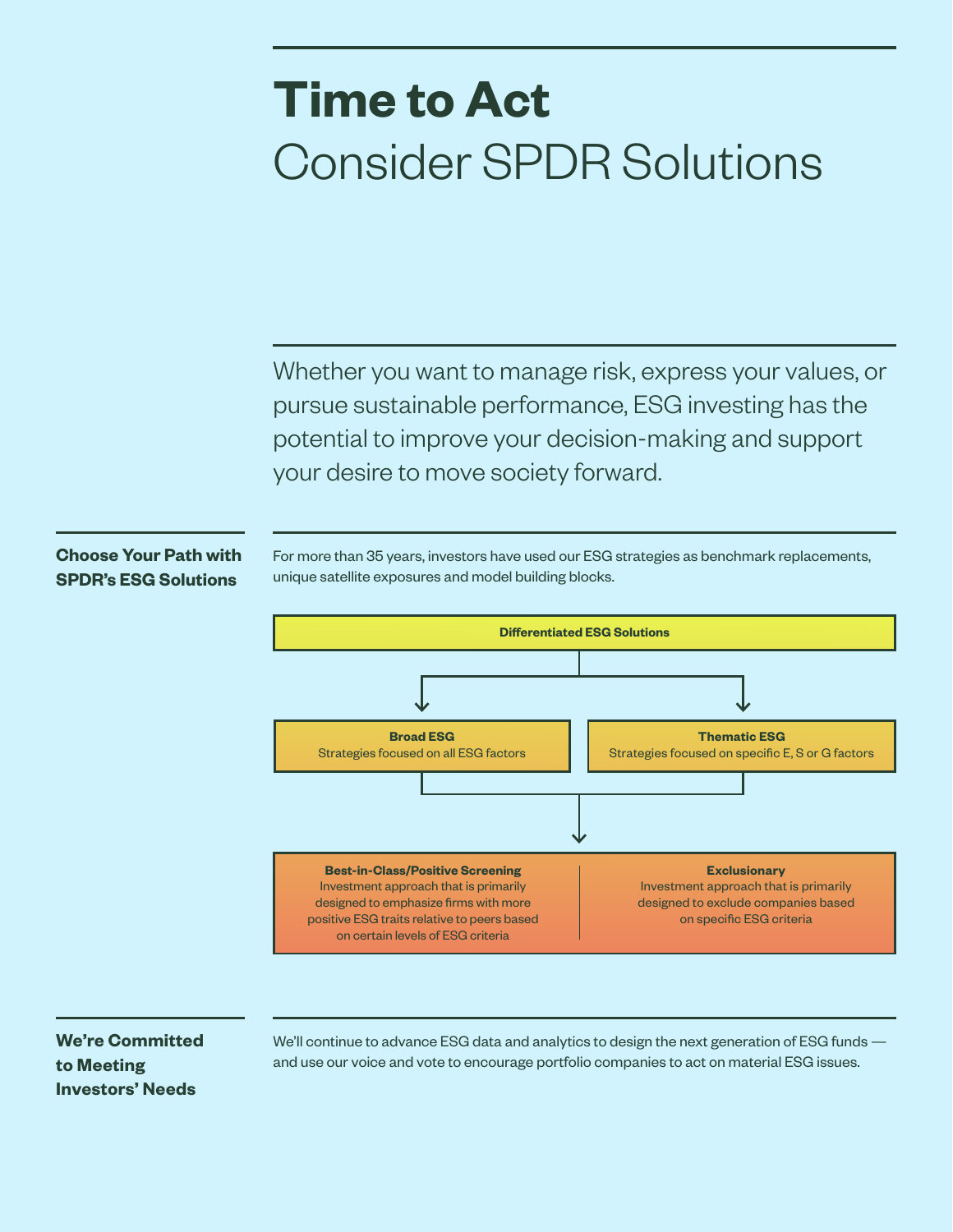# Asset Stewardship

The world has undergone tremendous changes in the past six months. From the vast human tragedies, a passionate commitment to make long-lasting, positive changes has emerged. Amid so much turbulence and uncertainty, one thing is clear — there is no turning back. And along with social change, we believe the trends reshaping the investment management industry and the largest wealth transfer in history will collide to result in a nearly eightfold increase in ESG ETFs and index mutual fund assets this decade.

State Street Global Advisors remains committed to helping the world's governments, institutions and financial advisors reach their ESG investing goals. For four decades, we have applied a rigorous, risk-aware approach built on research, analysis and market-tested experience to build a breadth of cost-effective investment solutions. As stewards of our clients' capital, we help investors see that what is fair for people and sustainable for the planet can deliver long-term performance.

As the creator of the world's first ETFs, State Street Global Advisors democratized investing with the launch of the SPDR® S&P 500® ETF (SPY) in 1993. In 2001, we launched the first ETF in Australia, the SPDR S&P/ASX 200 Fund (STW). Continuing as pioneers in index, ETF, and ESG investing, we are always exploring new ways to invest. And we remain committed to moving forward to improve the world with groundbreaking new ESG ETFs.

We began managing ESG portfolios more than 35 years ago and today manage \$306 billion in ESG assets on behalf of our clients around the globe. We know that when it comes to ESG investing, it's less about talking about the number of fund choices you have or the growth of your assets. ESG is about putting your money where your mouth is. ESG is about action.

In March 2017, that belief led State Street Global Advisors to place the Fearless Girl statue in the heart of New York's financial district to serve as the public face of our efforts to raise awareness about the importance of gender diversity in corporate leadership. Since Fearless Girl's launch, we have identified more than 1,300 companies around the world with no women on their board, and we have made it clear that we will not hesitate to use our proxy voting power to affect change if they fail to act. We voted against more than 500 of these companies in the first year of the campaign, against over 600 companies in the second year and against over 450 in the third year for failing to take steps toward adding a female board director. Following our engagement, 681 companies have added a woman to their board.

In September 2018, we extended our board diversity guidelines and now vote against the entire slate of board members on the nominating committee if the company does not have at least one woman on its board and has not engaged in successful dialogue with us on this topic for three consecutive years. This impacts companies in the US, UK and Australia in 2020 and will go into effect in 2021 for companies in Japan, Canada and continental Europe. But there is still more to be done.

**It's time to come together. Step forward in ESG investing with us — to make the world a better, more equal place for everyone.**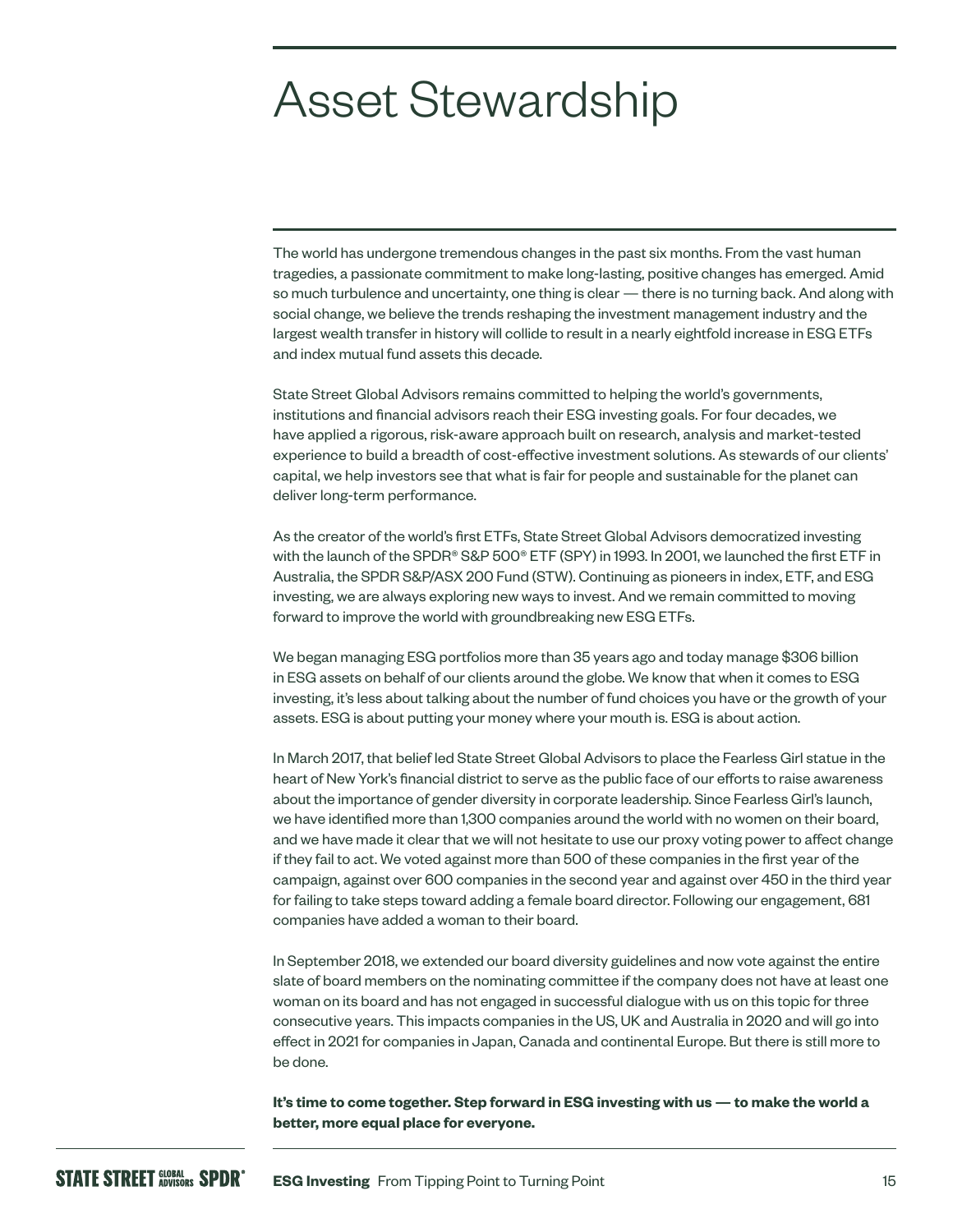#### **Authors**

**Rory Tobin** Head of Global SPDR ETF Business

**Sue Thompson**  Head of SPDR Americas Distribution

**Matteo Andreetto**  Head of SPDR EMEA Business

**Meaghan Victor**  Head of SPDR ETF Asia Pacific Distribution **Michael Arone, CFA**  Chief Investment Strategist, US SPDR Business

**Suzanne Smetana**  Head of ESG Investment Integration

### **Brie Williams**

Head of Practice Management, Global SPDR Business; Americas ETF ESG Champion

- **Endnotes** 1 Pedro Matos, ESG and Responsible Institutional Investing Around the World, CFA Institute, 2020.
	- 2 Sarah Simpkins, "AUS Regulation lags Behind," Investor's Daily, May, 10, 2020.
	- 3 State Street Global Advisors, June 2020, based on Morningstar data as of May 31, 2020.
	- 4 Morningstar, March 31, 2020.
	- 5 Bloomberg Finance, L.P., as of June 30, 2020.
	- 6 Bloomberg Finance L.P.,June 30, 2020.
	- 7 Morningstar, as of June 30, 2020.
	- 8 "Australian Investors Warm to Sustainable Investing," The Asset, February 26, 2020.
	- 9 Patrick Wang and Madison Sargis, "Better Minus Worse: Evaluating ESG Effects on Risk and Return," Patrick Wang and Madison Sargis (2020).
	- 10 Gunnar Friede, Timo Busch & Alexander Bassen, "ESG and financial performance: aggregated evidence from more than 2000 empirical studies", Journal of Sustainable Finance & Investment, Volume 5, Issue 4, p. 210-233, 2015.
	- 11 Madison Sargis, Patrick Wang, "How Does Investing in ESG Companies Affect Returns?", Morningstar, February 19, 2020.
- 12 Benice Napach, "ESG-Focused Funds Are Outperforming During Pandemic, Think Advisor, May 21, 2020.
- 13 Morningstar, "How Did ESG Indexes Fare During the First Quarter Sell-off?" April 8, 2020.
- 14 McKinsey & Company, "Sustainability: What institutional investors should do next on ESG," June 2016; Mozaffar Khan, George Serafeim, and Aaron Yoon, Corporate sustainability: First evidence on materiality, Harvard Business School working paper, posted March 9, 2015, revised February 1, 2017, [hbs.edu](http://hbs.edu).
- 15 Morningstar, as of May 31, 2020.
- 16 Morningstar, as of June 30, 2020.
- 17 Wealth-X's A Generational Shift: Family Wealth Transfer Report 2019, June 2019.
- 18 Cerulli Associates, U.S. High-Net-Worth and Ultra-High-Net-Worth Markets 2018: Shifting Demographics of Private Wealth.
- 19 US Trust, US Trusts' Insights on Wealth and Worth. 2018.
- 20 Morgan Stanley Institute for Sustainable Investing, Sustainable Signals — The Individual Investor Perspective. 2019.
- 21 State Street Global Advisors, State Street Global Advisors Individual Investors 2019 Study. A global survey on consumer sentiment, purpose and behavior in wealth management. Q: How important is it that your advisor help you with impact/ethical and/or ESG investing?